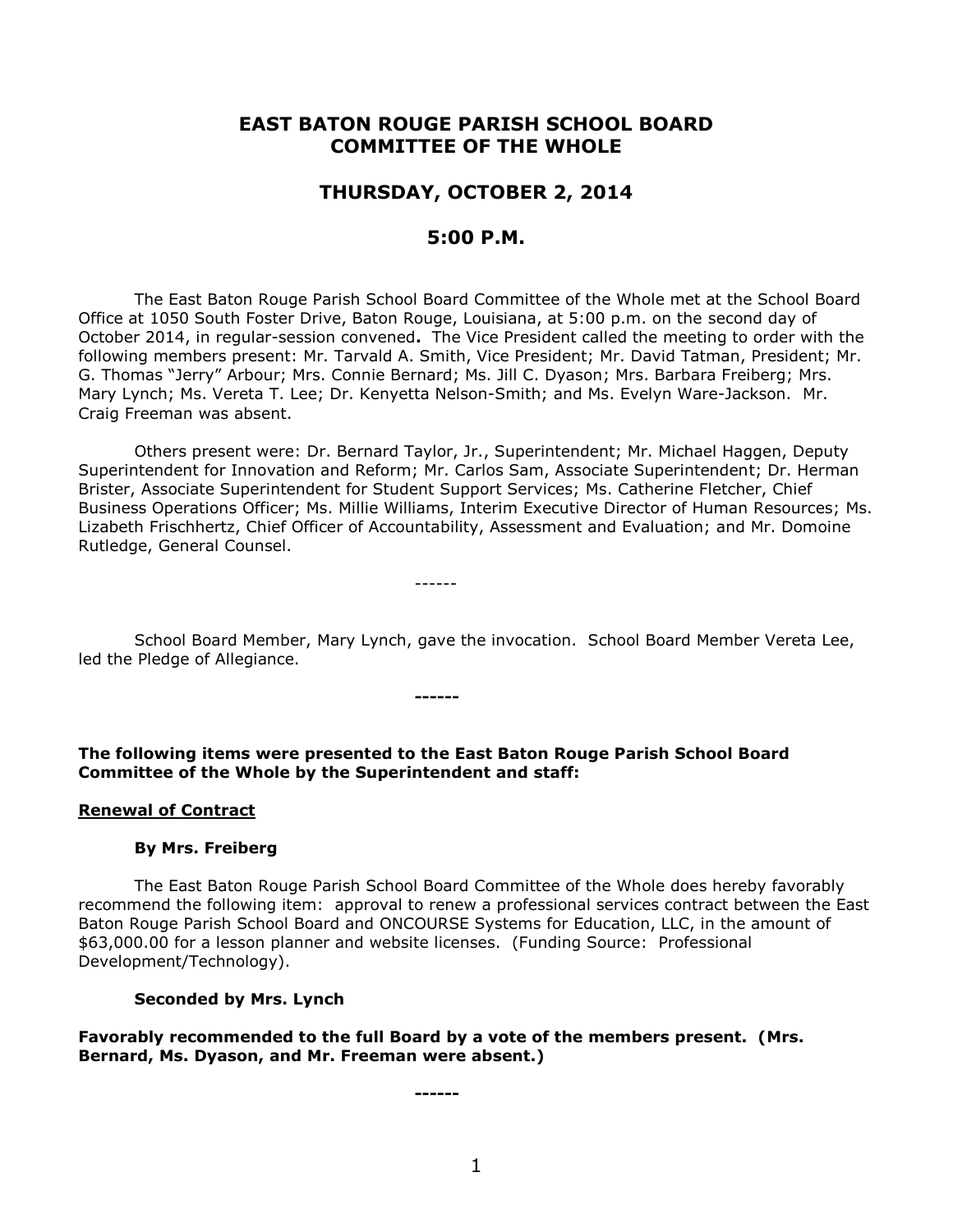# **Renewal of Professional Services Agreement**

## **By Mrs. Lynch**

The East Baton Rouge Parish School Board Committee of the Whole does hereby favorably recommend the following item: approval to renew a professional services agreement between the East Baton Rouge Parish School Board and the Board of Supervisors of Louisiana State University and A&M College in the amount of \$13,000.00 as it relates to the NOYCE TIGERS program for the National Science Foundation. (Funding Source: EBRPSS will pay a stipend in the amount of \$10,000.00, and LSU will reimburse EBR for salaries and benefits not to exceed \$13,000.00).

# **Seconded by Mr. Arbour**

**Favorably recommended to the full Board by a vote of the members present. (Mrs. Bernard, Ms. Dyason, and Mr. Freeman were absent.)**

**------**

## **Servitude Agreement**

## **By Mrs. Freiberg**

The East Baton Rouge Parish School Board Committee of the Whole does hereby favorably recommend the following item: approval of a servitude agreement between the East Baton Rouge Parish School Board and the East Baton Rouge Sewerage Commission for a local services agreement/cooperative endeavor. The agreement serves as an acceptance of the transfer of property ownership and temporary access of equipment for the cash offer of \$10,695.00 for citywide and future Christa McAuliffe Superintendent's Academy sewer improvements.

# **Seconded by Mr. Arbour**

**Favorably recommended to the full Board by a vote of the members present. (Ms. Dyason and Mr. Freeman were absent.)**

**------**

# **Video Production Support Agreement**

### **By Ms. Ware-Jackson**

The East Baton Rouge Parish School Board Committee of the Whole does hereby favorably recommend the following item: approval of a Video Production Support Agreement between the East Baton Rouge Parish School Board and Hometown Productions, Inc., in the amount of \$31,920.00 for the production of two video packages a month (October 2014-May 2015). (Funding Source: Communications Department).

# **Seconded by President Tatman**

**Favorably recommended to the full Board by a vote of the members present. (Mr. Freeman was absent.)**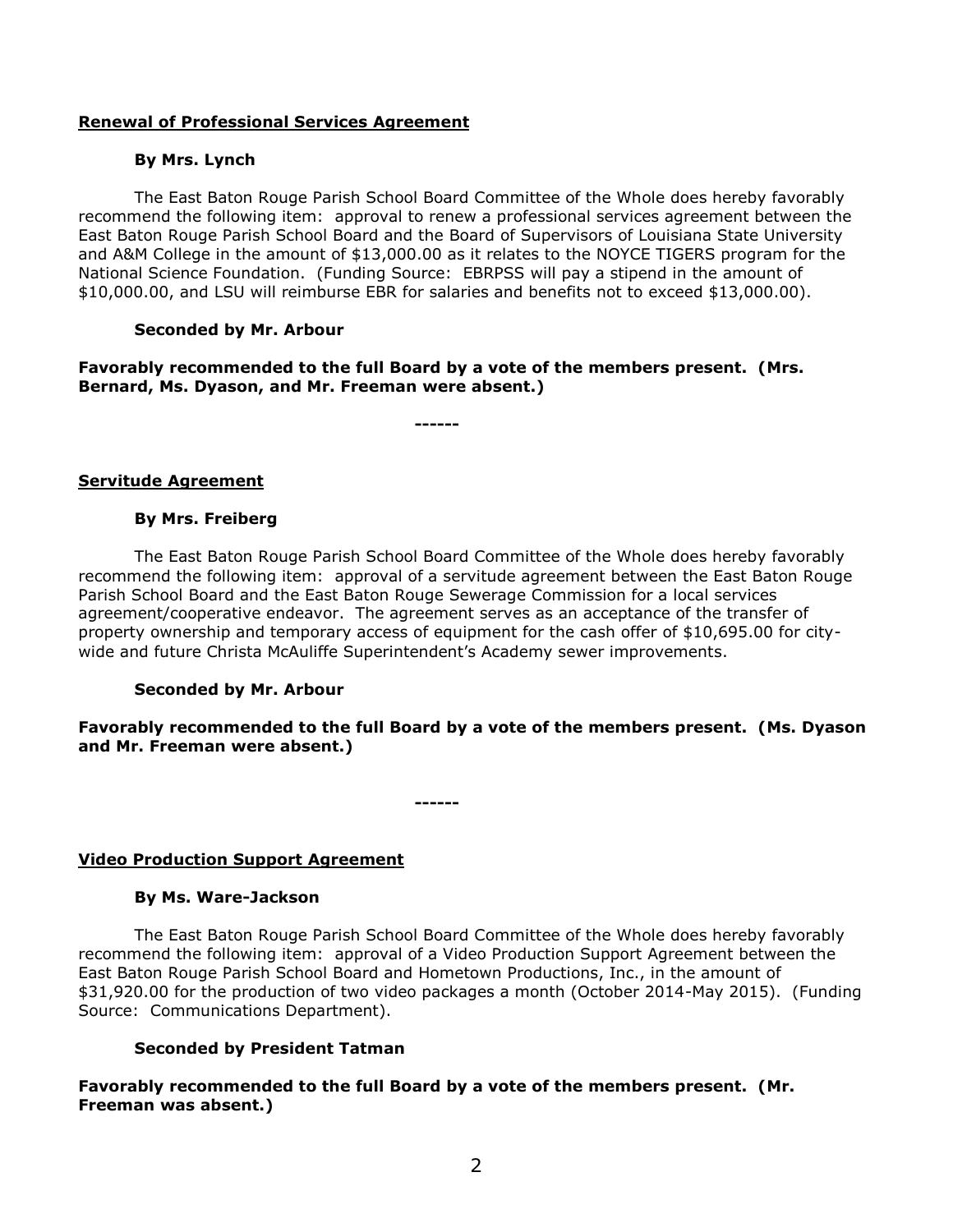#### **------**

# **Cooperative Endeavor Agreement**

### **By Mr. Arbour**

The East Baton Rouge Parish School Board Committee of the Whole does hereby favorably recommend the following item: approval of a Cooperative Endeavor Agreement between the East Baton Rouge Parish School Board and Louisiana Economic Development Small and Emerging Business Development Program for Northdale Superintendent's Academy students to participate in a Youth Entrepreneurial Course. The cost for the program will be covered by the Louisiana Economic Development Department, allowing the district access to the instruction at no cost.

## **Seconded by Ms. Lee**

**Favorably recommended to the full Board by a vote of the members present. (Mr. Freeman was absent.)**

**------**

## **Agreement**

### **By Mr. Arbour**

The East Baton Rouge Parish School Board Committee of the Whole does hereby favorably recommend the following item: approval to continue a data sharing agreement between the East Baton Rouge Parish School Board and the LSU Foundation/College of Human Sciences and Education (LSYOU), AT&T Services, Inc., and Edvance Research, Inc. for 2014-2016 as it relates to the Louisiana State Youth Opportunity Unlimited (LSYOU) program.

### **Seconded by Dr. Nelson-Smith**

### **The vote on the motion was as follows:**

| Yeas: $(9)$    | Mr. Arbour, Ms. Dyason, Mrs. Freiberg, Ms. Lee, Mrs. Lynch, Dr.<br>Nelson-Smith, Vice President Smith, President Tatman, and Ms.<br>Ware-Jackson |
|----------------|--------------------------------------------------------------------------------------------------------------------------------------------------|
| Nays: $(0)$    | <b>None</b>                                                                                                                                      |
| Abstained: (1) | Mrs. Bernard                                                                                                                                     |
| Absent: (1)    | Mr. Freeman                                                                                                                                      |

**The motion was favorably recommended to the full Board.**

**------**